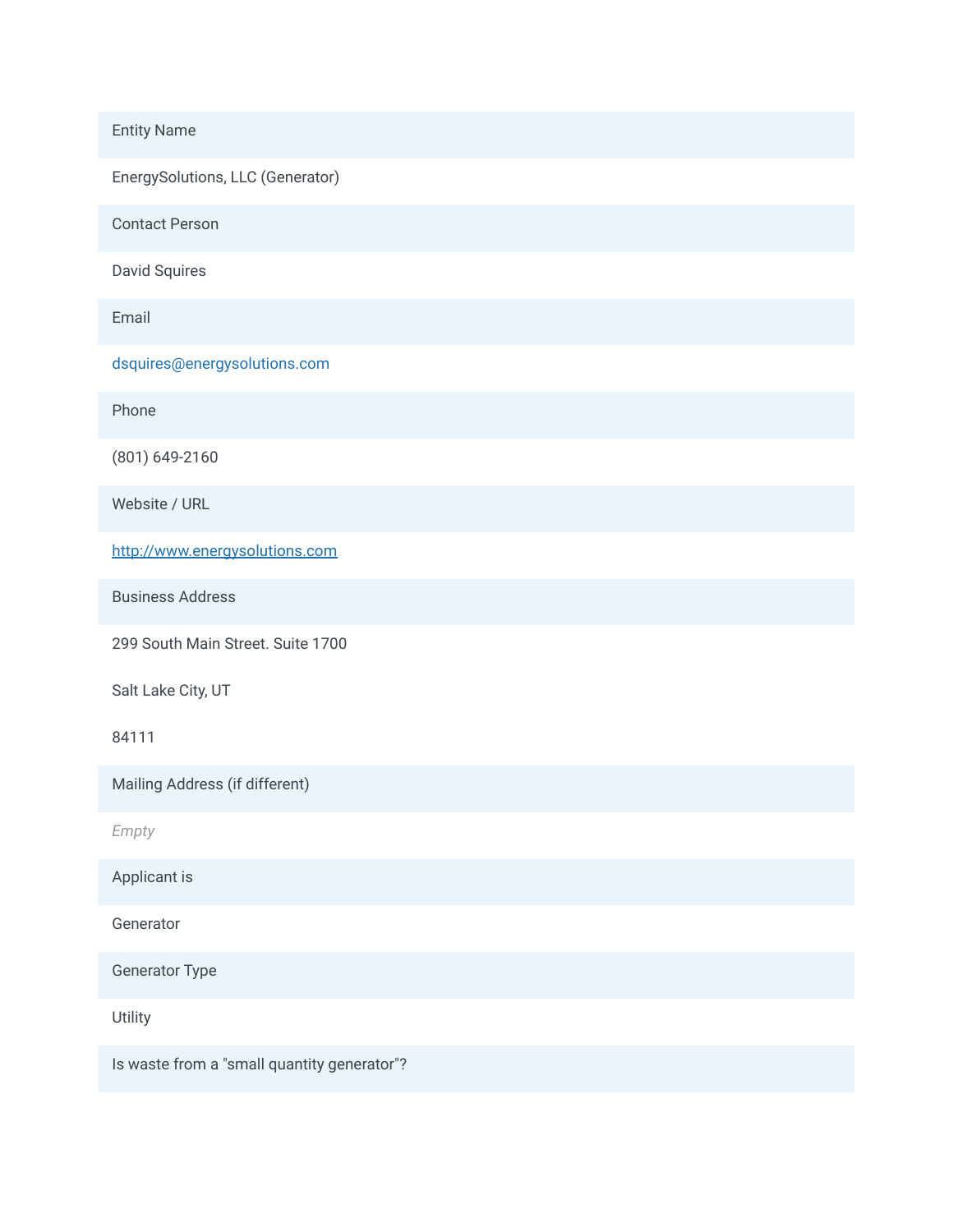Import applications generally will be granted only in single fiscal-year increments. If you are seeking a term that would extend beyond the end of a current fiscal year, please explain the unusual experiences that would justify a deviation from this general rule?

09/01/2022 - 08/31/2022

Waste Volume (Cubic Feet)

650

Waste Radioactivity (Curies)

7500

Waste Classification

Class B

Class C

Waste Form

Unstable

Does the proposed waste consist solely of sealed sources?

No

Compact and/or unaffiliated state, territory, possession, or district of the United States where the waste was generated (please list)

Tennessee

Waste Description

Reformed residue from thermally processed resins, filters, resins, and dry activated waste.

Does Applicant have any unresolved violation(s), complaint(s), unpaid fee(s), or past due report(s) with the Texas Low-Level Radioactive Waste Disposal Compact Committee?

No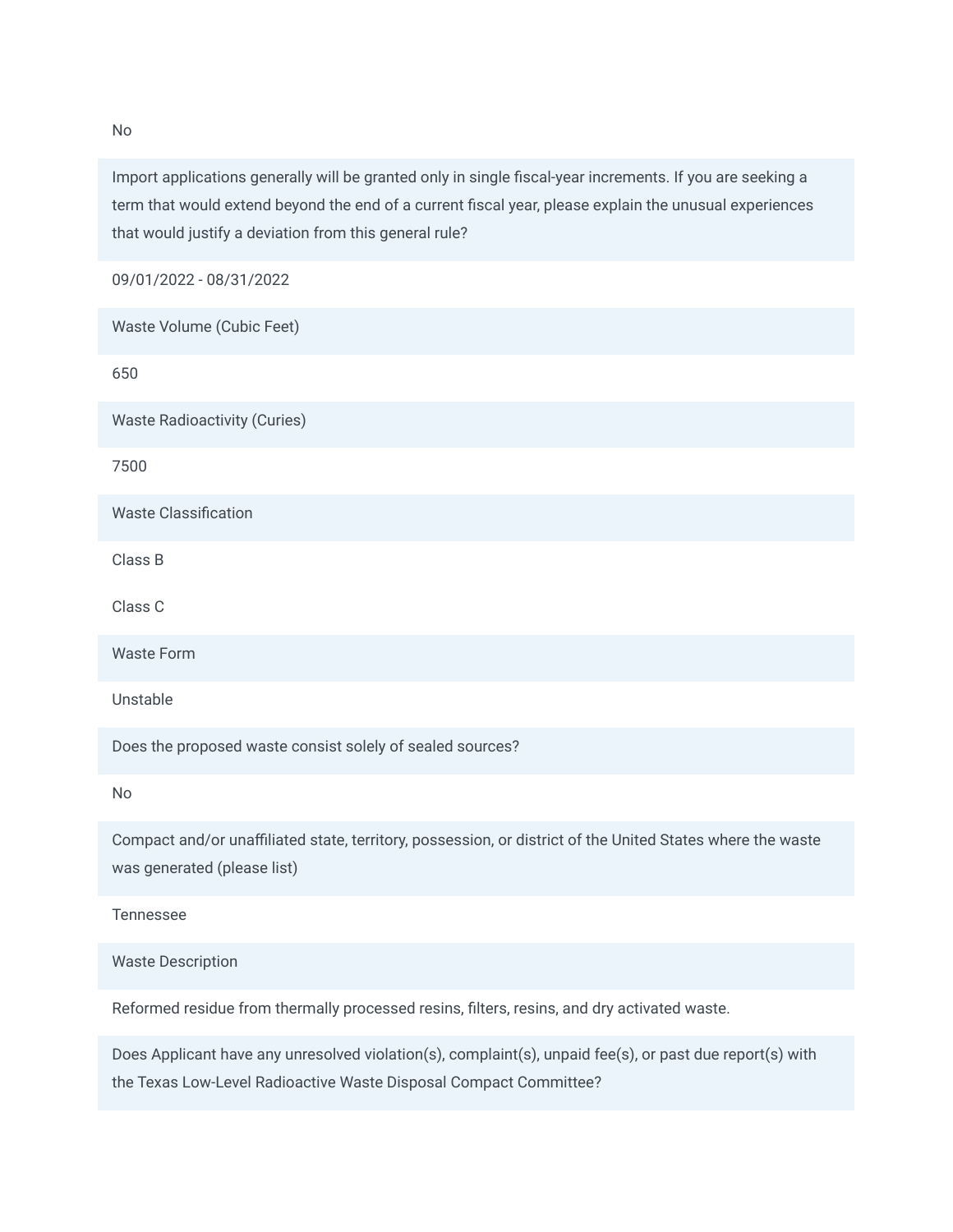No.

## Applicable Documents #1

*Empty*

Does Applicant have any unresolved violation(s), complaint(s), unpaid fee(s), or past due reports associated with radioactive waste receipt, storage, handling, management, processing, or transportation pending with any other regulatory agency with jurisdiction to regulate radioactive material including, without limitation, the Texas Commission on Environmental Quality (TCEQ)?

No.

Applicable Documents #2

*Empty*

Applicant hereby certifies\* the following:

The information provided herein is complete, accurate, and correct.

The waste proposed for importation is not waste of international origin.

The low-level radioactive waste for which this Import Application is submitted will be packaged and shipped in accordance with applicable state and federal regulations and is acceptable for disposal at the Compact Facility.

The person submitting this Import Application is authorized by the Applicant to commit Applicant to each and every obligation and condition set forth herein and in the Agreement for Importation of Non-Party Compact Waste. A copy of a written document containing such authorization must be attached to this Import Application.

Applicant has delivered to the specified disposal facility and TCEQ a copy of this Application for Importation of Compact Waste (along with any supplement or amendment thereto).

Name

David Squires

**Title**